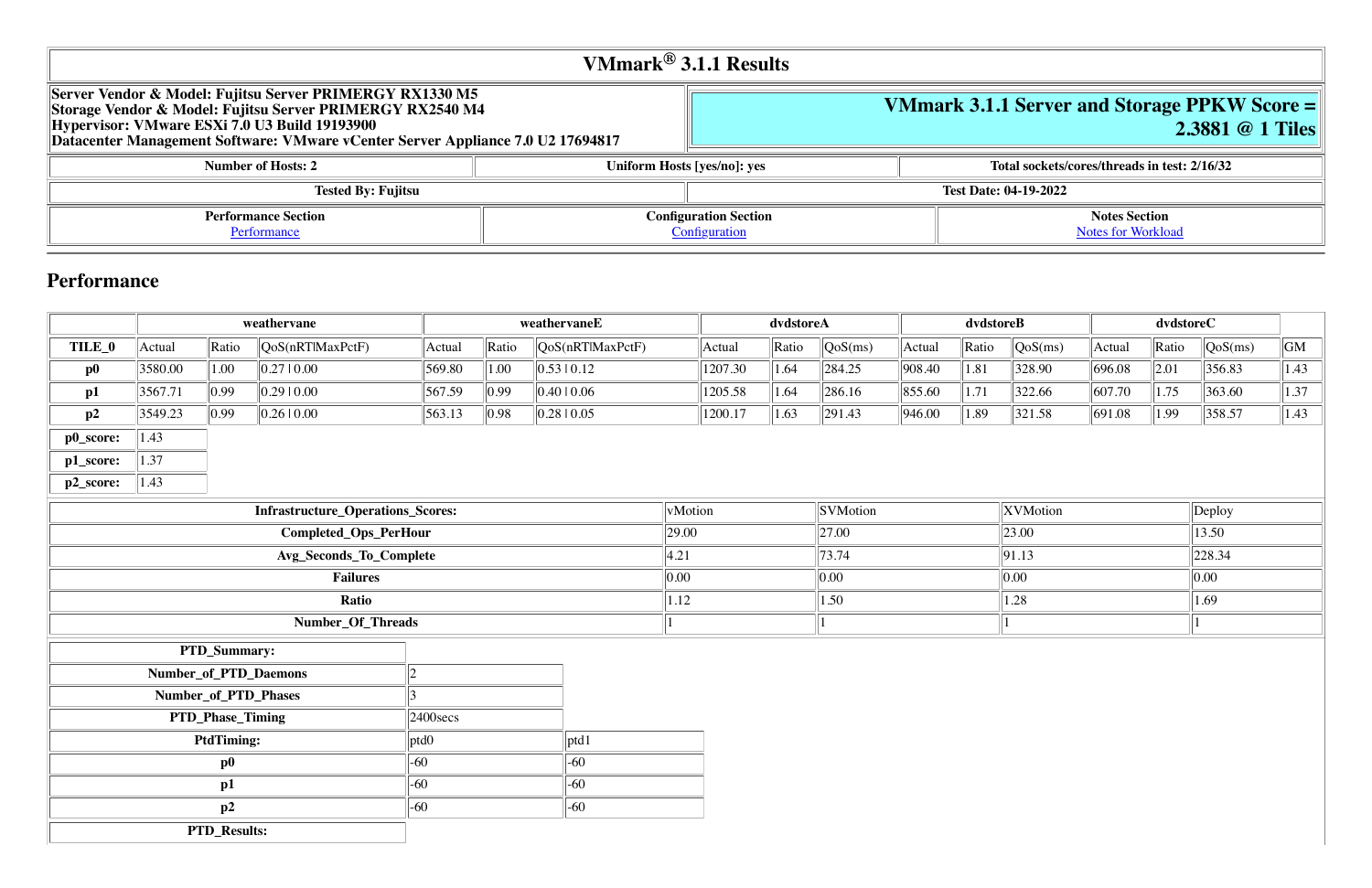| $\bf p0$                                | Target             | $\vert$ Avg_Watts | $Avg_Volts$                     | $\vert$ Avg_Amps | $Avg_PF$         | Samples         | UnCert%          |  |  |  |
|-----------------------------------------|--------------------|-------------------|---------------------------------|------------------|------------------|-----------------|------------------|--|--|--|
| ptd <sub>0</sub>                        | <b>SERVER</b>      | 222.04            | 201.18                          | 1.12             | $\parallel$ 0.99 | 2399.00         | 0.00             |  |  |  |
| ptd1                                    | EXT_STOR           | 371.69            | 202.01                          | 1.88             | $ 0.98\rangle$   | 2399.00         | 0.00             |  |  |  |
| p1                                      | Target             | Avg_Watts         | $\vert$ Avg_Volts               | $\vert$ Avg_Amps | $Avg_PF$         | $\vert$ Samples | UnCert%          |  |  |  |
| ptd <sub>0</sub>                        | <b>SERVER</b>      | 220.57            | 201.61                          | 1.11             | $\parallel$ 0.99 | 2400.00         | 0.00             |  |  |  |
| ptd1                                    | <b>EXT_STOR</b>    | 371.09            | 202.49                          | 1.87             | $ 0.98\rangle$   | 2400.00         | 0.00             |  |  |  |
| p2                                      | Target             | Avg_Watts         | $\vert$ Avg_Volts               | $\vert$ Avg_Amps | $Avg_PF$         | Samples         | UnCert%          |  |  |  |
| ptd0                                    | <b>SERVER</b>      | 220.40            | 201.55                          | 1.11             | $\parallel$ 0.99 | 2400.00         | 0.00             |  |  |  |
| ptd1                                    | <b>EXT_STOR</b>    | 370.76            | 202.49                          | 1.87             | $\parallel$ 0.98 | 2400.00         | 0.00             |  |  |  |
| <b>Summary</b>                          |                    |                   | Run_Is_Compliant                |                  |                  | Turbo_Setting:0 |                  |  |  |  |
|                                         |                    |                   | Number_Of_Compliance_Issues(0)* |                  |                  |                 | Median_Phase(p0) |  |  |  |
| Unreviewed_VMmark3_Avg_Watts            |                    |                   | 593.73                          |                  |                  |                 |                  |  |  |  |
| Unreviewed_VMmark3_Applications_Score   |                    |                   | 1.43                            |                  |                  |                 |                  |  |  |  |
| Unreviewed_VMmark3_Infrastructure_Score | 1.38               |                   |                                 |                  |                  |                 |                  |  |  |  |
| Unreviewed_VMmark3_Score                | $\vert 1.42 \vert$ |                   |                                 |                  |                  |                 |                  |  |  |  |
| Unreviewed_VMmark3_PPKW                 |                    |                   | 2.3881                          |                  |                  |                 |                  |  |  |  |

# **Configuration**

| <b>PTD Configuration</b>                              |                                                               |  |  |  |  |
|-------------------------------------------------------|---------------------------------------------------------------|--|--|--|--|
| Number of Power Meters                                |                                                               |  |  |  |  |
| Power Meter Vendors and Models                        | 2 x Hioki PW3336                                              |  |  |  |  |
| Power Meter PTD Target(s) (SERVER/EXT_STOR)           | <b>SERVER, EXT_STOR</b>                                       |  |  |  |  |
| Power Meter Connection Type(s) (Eth/GPIB/Serial/USB)  | Serial                                                        |  |  |  |  |
| Power Meter Calibration Date(s) (MM-DD-YYYY)          | $ 03-14-2022 $                                                |  |  |  |  |
| Power Meter Calibration Info (Calibrated By/Duration) | Kyosai Technos Co., Ltd. / one year / CF223000538, CF22300537 |  |  |  |  |
| Power Meter(s) Volt/Amp Range                         | 300/5                                                         |  |  |  |  |
| Power Source Voltage/Frequency/Phase                  | 200V / 50Hz / 1-phase                                         |  |  |  |  |
|                                                       | <b>PTD Client Configuration</b>                               |  |  |  |  |
| Number of Power Meter Clients                         |                                                               |  |  |  |  |
| System Model(s)                                       | PrimeClient, details in client configuration section          |  |  |  |  |
| Processor Vendor(s) and Model(s)                      | PrimeClient, details in client configuration section          |  |  |  |  |
| Processor Speed(s) (GHz)                              | PrimeClient, details in client configuration section          |  |  |  |  |
| <b>Total Sockets/Total Cores/Total Threads</b>        | PrimeClient, details in client configuration section          |  |  |  |  |
| Memory Per Power Meter Client                         | PrimeClient, details in client configuration section          |  |  |  |  |
| Network Controller(s) Vendors and Models              | PrimeClient, details in client configuration section          |  |  |  |  |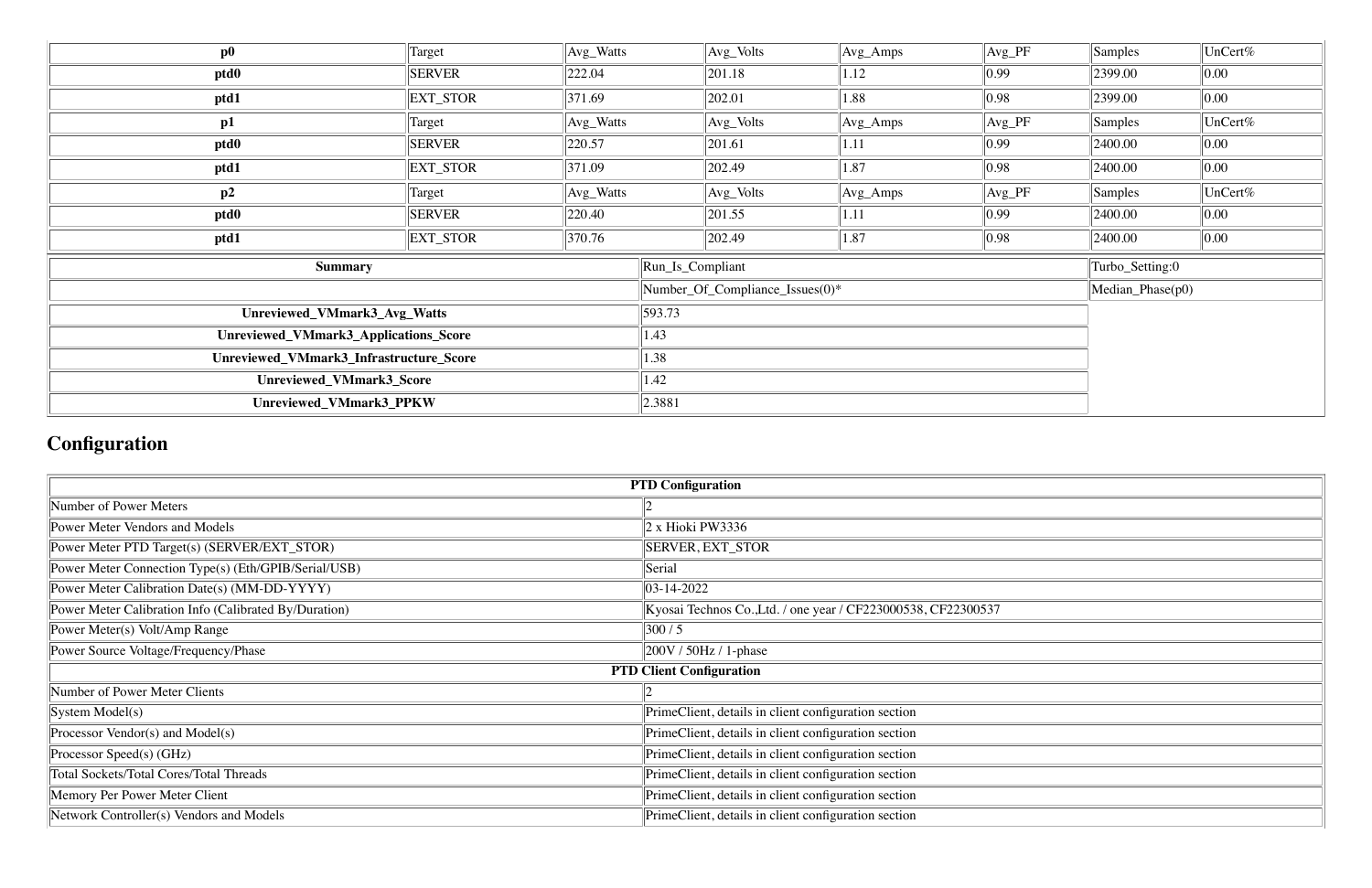| Version, and Service Pack<br>System,<br>Operating | $\cdot$ .<br><b>~11</b><br><i>Primet</i><br>details in client configuration section.<br>Aient. |  |  |  |
|---------------------------------------------------|------------------------------------------------------------------------------------------------|--|--|--|
| Other Hardware                                    | <b>D BSUSRC06 USB-Serial converter</b><br>2 x BUFFALO                                          |  |  |  |
| $\theta$ Other<br>: Software                      | None                                                                                           |  |  |  |

# **Configuration**

|                                                                                                                  | <b>Virtualization Software</b>                                            |
|------------------------------------------------------------------------------------------------------------------|---------------------------------------------------------------------------|
| Hypervisor Vendor,<br>Product, Version, and Build /<br>Availability Date (MM-DD-<br>YYYY)                        | VMware ESXi 7.0 U3, Build 19193900 / 03-07-2022                           |
| Datacenter Management<br>Software Vendor,<br>Product, Version, and Build /<br>Availability Date (MM-DD-<br>YYYY) | VMware vCenter Server Appliance 7.0 Update 2, Build 17694817 / 03-09-2021 |
| Supplemental Software                                                                                            | None                                                                      |
|                                                                                                                  | <b>Servers</b>                                                            |
| Number of Servers in System<br><b>Under Test</b><br>(all subsequent fields in this<br>section are per server)    | 2                                                                         |
| Server Manufacturer and Model                                                                                    | Fujitsu Server PRIMERGY RX1330 M5                                         |
| Processor Vendor and Model                                                                                       | Intel Xeon E-2388G                                                        |
| Processor Speed (GHz) / Turbo<br>Boost Speed (GHz)                                                               | 3.2 / 5.1                                                                 |
| <b>Total Sockets/Total Cores/Total</b><br>Threads                                                                | Sockets / 8 Cores / 16 Threads                                            |
| Primary CPU Cache                                                                                                | 32KB I+48KB D on chip per core                                            |
| Secondary CPU Cache                                                                                              | 512KB I+D on chip per core                                                |
| Other CPU Cache                                                                                                  | 16MB I+D on chip per chip                                                 |
| <b>BIOS</b> Version                                                                                              | V5.0.0.22 R1.33.0 for D3929-B1x                                           |
| Memory Size (in GB, Number<br>of DIMMs)                                                                          | 128, 4                                                                    |
| Memory Type and Speed                                                                                            | 32GB 2Rx8 DDR4 3200MHz UDIMM                                              |
| Disk Subsystem Type                                                                                              | <b>FC SAN</b>                                                             |
| Number of Disk Controllers                                                                                       | Fujitsu PRAID EP520i                                                      |
| Disk Controller Vendors and<br>Models                                                                            |                                                                           |

| the contract of the contract of the contract of the contract of the contract of the contract of the contract of |  |
|-----------------------------------------------------------------------------------------------------------------|--|
|                                                                                                                 |  |
|                                                                                                                 |  |
|                                                                                                                 |  |
|                                                                                                                 |  |
|                                                                                                                 |  |
|                                                                                                                 |  |
|                                                                                                                 |  |
|                                                                                                                 |  |
|                                                                                                                 |  |
|                                                                                                                 |  |
|                                                                                                                 |  |
|                                                                                                                 |  |
|                                                                                                                 |  |
|                                                                                                                 |  |
|                                                                                                                 |  |
|                                                                                                                 |  |
|                                                                                                                 |  |
|                                                                                                                 |  |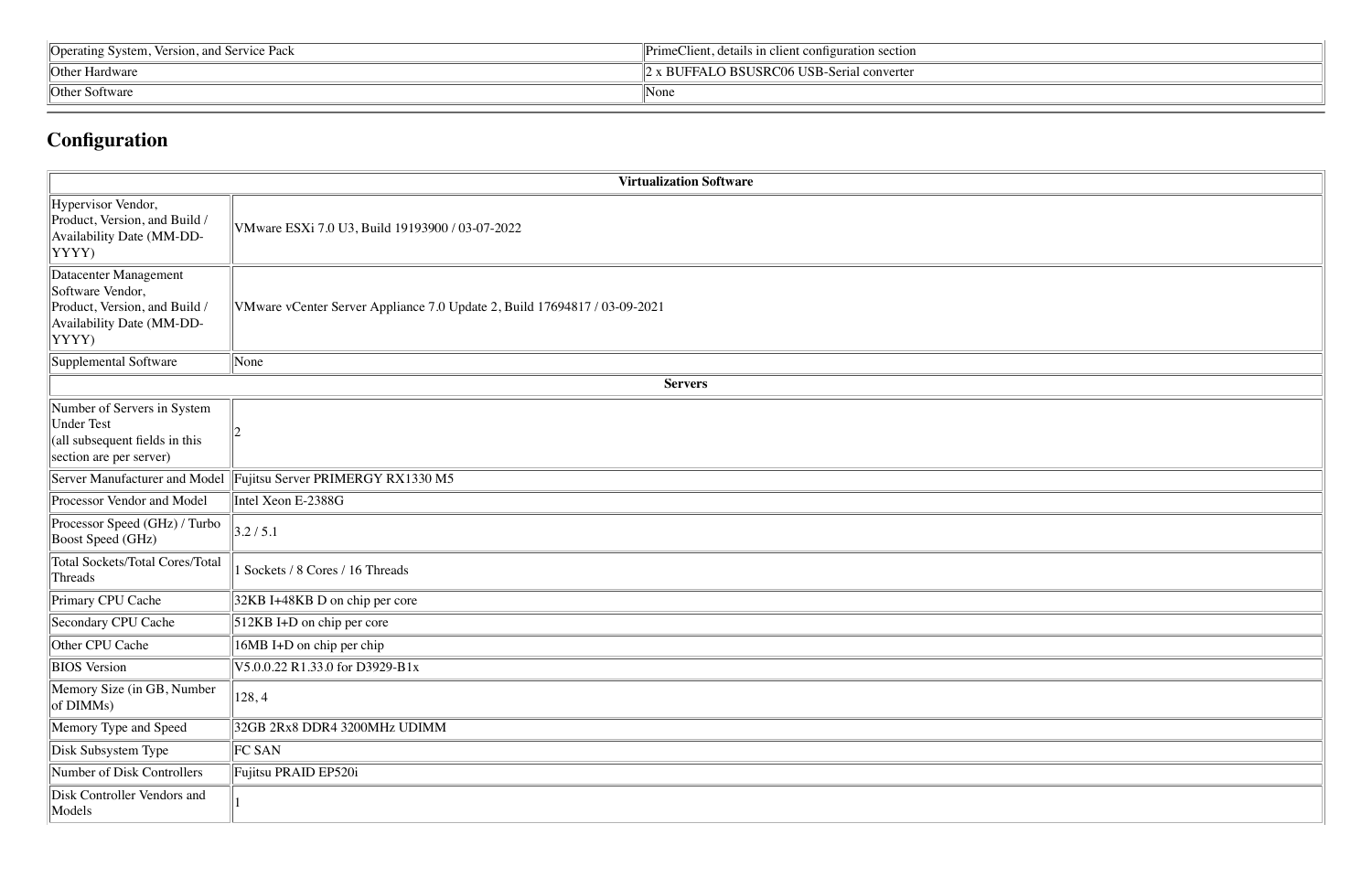| <b>Total Number of Physical Disks</b><br>for Hypervisor |                                                                                                                                                                                                                                             |
|---------------------------------------------------------|---------------------------------------------------------------------------------------------------------------------------------------------------------------------------------------------------------------------------------------------|
| Disk Vendors, Models,<br>Capacities, and Speeds         | Micron MTFDDAK480TDS 480GB SATA-SSD 6GB/s                                                                                                                                                                                                   |
| Number of Host Bus Adapters                             |                                                                                                                                                                                                                                             |
| Host Bus Adapter Vendors and<br>Models                  | Emulex LPe35002 dual port 32Gb PCIe Adapter                                                                                                                                                                                                 |
| Number of Network Controllers 2                         |                                                                                                                                                                                                                                             |
| Models                                                  | Network Controller Vendors and 1 x Mellanox MCX4121A-ACAT dual port 25Gb SFP28 PCIe Adapters<br>1 x Intel I210 1Gb dual port onboard                                                                                                        |
| Other Hardware                                          | None                                                                                                                                                                                                                                        |
| Other Software                                          | None                                                                                                                                                                                                                                        |
| Hardware Availability Date<br>$(MM-DD-YYYY)$            | $ 04-28-2022 $                                                                                                                                                                                                                              |
| <b>BIOS</b> Availability Date (MM-<br>$ DD-YYYY$        | 04-28-2022                                                                                                                                                                                                                                  |
| Software Availability Date<br>$(MM-DD-YYYY)$            | $ 03-07-2022 $                                                                                                                                                                                                                              |
|                                                         | <b>Network</b>                                                                                                                                                                                                                              |
| Network Switch Vendors and<br>Models                    | 1 x Fujitsu SR-X340TR1<br>1 x Extreme Networks SLX 9150-48Y                                                                                                                                                                                 |
| Network Speed                                           | 1 x 1Gbps for SUT management, 1 x 25Gbps for vMotion, 1 x 25Gbps for Client and VMs                                                                                                                                                         |
|                                                         | <b>Primary Storage</b>                                                                                                                                                                                                                      |
| Storage Category                                        | <b>SCSI</b> Target                                                                                                                                                                                                                          |
| Storage Vendors, Models, and<br>Firmware Versions       | Fujitsu Server PRIMERGY RX2540 M4, Firmware V5.0.0.12 R1.22.0 for D3384-A1x                                                                                                                                                                 |
| Storage Configuration Summary                           | FC switches:<br>• 1 x Brocade G620 32Gb 48 port<br>Storage Servers:<br>• for OS storage<br>○ 2 x Micron MTFDDAK480TDC 480GB SATA SSD<br>• for Workload storage<br>○ 2 x Intel P4800X 750GB PCIe SSD<br>$\circ$ 1 x Intel P4600 4TB PCIe SSD |
|                                                         | <b>Datacenter Management Server</b>                                                                                                                                                                                                         |
| System Model                                            | Fujitsu Server PRIMERGY RX2540 M2                                                                                                                                                                                                           |
| Processor Vendor and Model                              | Intel Xeon E5-2698 v4                                                                                                                                                                                                                       |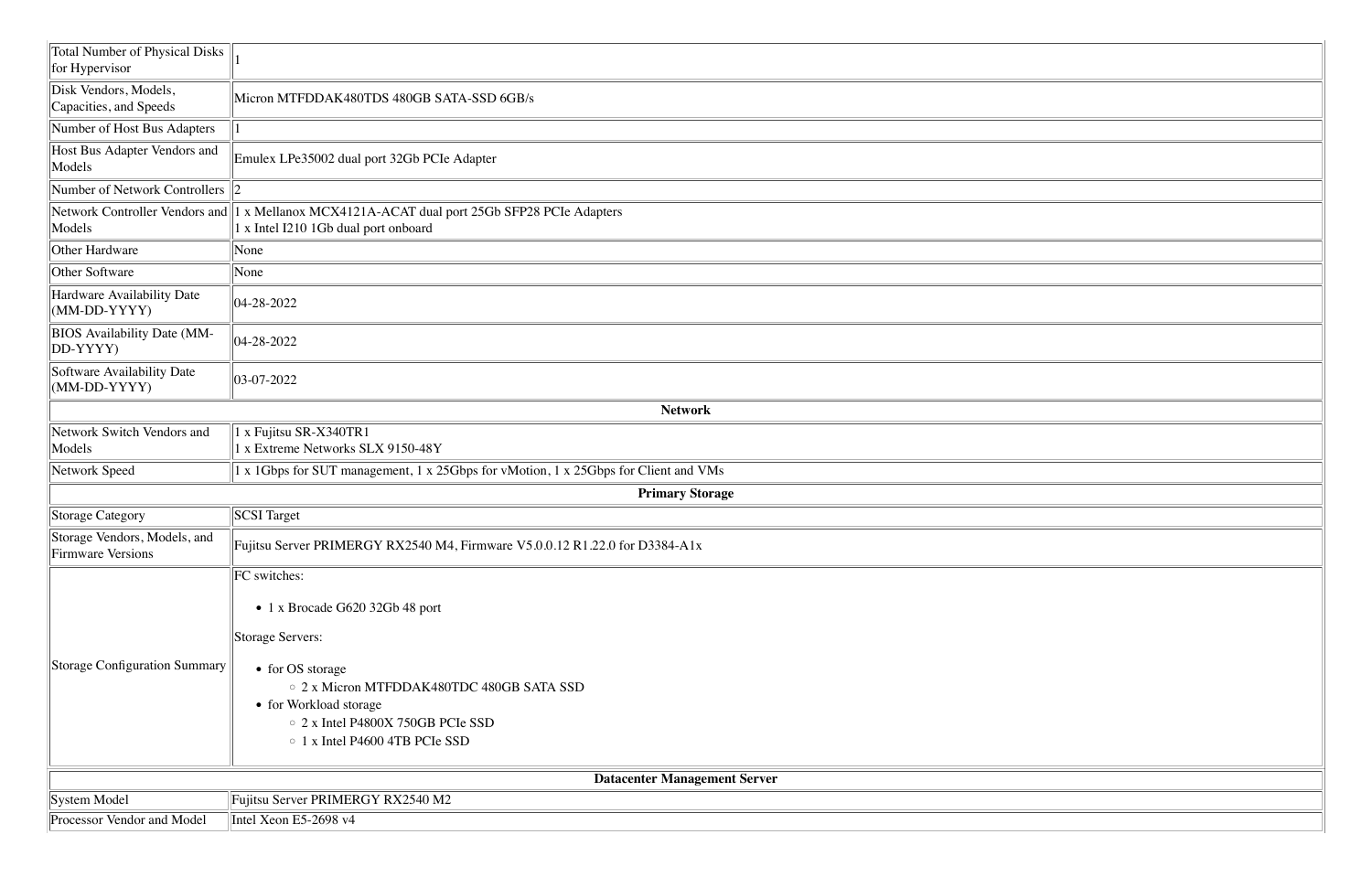| Processor Speed (GHz)                                                        | $\ 2.2\ $                            |                                                                                                                                               |                                                       |                                  |                        |  |  |
|------------------------------------------------------------------------------|--------------------------------------|-----------------------------------------------------------------------------------------------------------------------------------------------|-------------------------------------------------------|----------------------------------|------------------------|--|--|
| Total Sockets/Total Cores/Total<br>Threads                                   |                                      | Sockets / 20 Cores / 40 Threads                                                                                                               |                                                       |                                  |                        |  |  |
| Memory Size (in GB, Number<br>$\log$ DIMMs)                                  |                                      | $64$ GB, $8$                                                                                                                                  |                                                       |                                  |                        |  |  |
| Network Controller(s) Vendors<br>and Models                                  |                                      |                                                                                                                                               | Emulex OneConnect OCe14000 1GbE dual port Adapter     |                                  |                        |  |  |
| Operating System, Version,<br>Bitness, and Service Pack                      |                                      | VMware ESXi 6.7 EP 02a Build 9214924                                                                                                          |                                                       |                                  |                        |  |  |
| Virtual Center VM Number of<br>vCPUs                                         |                                      |                                                                                                                                               |                                                       |                                  |                        |  |  |
| Virtual Center VM Virtual<br>Memory (in GB)                                  | 19                                   |                                                                                                                                               |                                                       |                                  |                        |  |  |
| Virtual Center VM Operating<br>System, Version, Bitness, and<br>Service Pack |                                      |                                                                                                                                               | VMware vCenter Server Appliance 7.0 U2 Build 17694817 |                                  |                        |  |  |
| Other Hardware                                                               | None                                 |                                                                                                                                               |                                                       |                                  |                        |  |  |
| Other Software                                                               | None                                 |                                                                                                                                               |                                                       |                                  |                        |  |  |
|                                                                              |                                      |                                                                                                                                               |                                                       | <b>Clients</b>                   |                        |  |  |
| Total Number of Virtual<br>Clients / Virtual Client<br>Hosts                 | 2/2                                  |                                                                                                                                               |                                                       |                                  |                        |  |  |
| System Model(s)                                                              |                                      | Fujitsu Server PRIMERGY RX2530 M2                                                                                                             |                                                       |                                  |                        |  |  |
| Processor Vendor(s) and<br>Model(s)                                          |                                      | Intel Xeon E5-2699 v4 (for Client Host 1 and 3)                                                                                               |                                                       |                                  |                        |  |  |
| Processor Speed(s) (GHz)                                                     | 2.2                                  |                                                                                                                                               |                                                       |                                  |                        |  |  |
| Total Sockets/Total<br>Cores/Total Threads                                   |                                      | 2 Sockets / 44 Cores / 88 Threads                                                                                                             |                                                       |                                  |                        |  |  |
| Memory per Virtual Client<br>Host                                            | $256$ GB                             |                                                                                                                                               |                                                       |                                  |                        |  |  |
| Network Controller(s)<br>Vendors and Models                                  |                                      | 1 x Emulex OneConnect OCe14000 1Gb dual port<br>1 x Emulex OneConnect OCe14000 10Gb dual port                                                 |                                                       |                                  |                        |  |  |
| Virtual Client Networking<br>Notes                                           |                                      | 1 virtual adapter for management, 2 virtual adapters for workload traffic                                                                     |                                                       |                                  |                        |  |  |
| Virtual Client Storage<br>Notes                                              |                                      | 1 x 300GB SAS 10K TOSHIBA AL14SEB03EN HDD with RAID0 for Client Host OS<br>2 x 400GB SAS 12G TOSHIBA PX02SMF040 SSD with RAID0 for Client VMs |                                                       |                                  |                        |  |  |
| Other Hardware                                                               | None                                 |                                                                                                                                               |                                                       |                                  |                        |  |  |
| Other Software                                                               | VMware ESXi 6.7 EP 08 Build 13473784 |                                                                                                                                               |                                                       |                                  |                        |  |  |
|                                                                              |                                      |                                                                                                                                               |                                                       | <b>Security Mitigations</b>      |                        |  |  |
|                                                                              |                                      |                                                                                                                                               |                                                       |                                  | <b>Mitigated</b>       |  |  |
| <b>Vulnerability</b>                                                         |                                      | <b>CVE</b>                                                                                                                                    | <b>Exploit Name</b>                                   | <b>Public Vulnerability Name</b> | <b>Server Firmware</b> |  |  |

| <b>Server Firmware</b> | <b>ESXi</b> | <b>Guest OS</b> |
|------------------------|-------------|-----------------|
| <b>Mitigated</b>       |             |                 |
|                        |             |                 |
|                        |             |                 |
|                        |             |                 |
|                        |             |                 |
|                        |             |                 |
|                        |             |                 |
|                        |             |                 |
|                        |             |                 |
|                        |             |                 |
|                        |             |                 |
|                        |             |                 |
|                        |             |                 |
|                        |             |                 |
|                        |             |                 |
|                        |             |                 |
|                        |             |                 |
|                        |             |                 |
|                        |             |                 |
|                        |             |                 |
|                        |             |                 |
|                        |             |                 |
|                        |             |                 |
|                        |             |                 |
|                        |             |                 |
|                        |             |                 |
|                        |             |                 |
|                        |             |                 |
|                        |             |                 |
|                        |             |                 |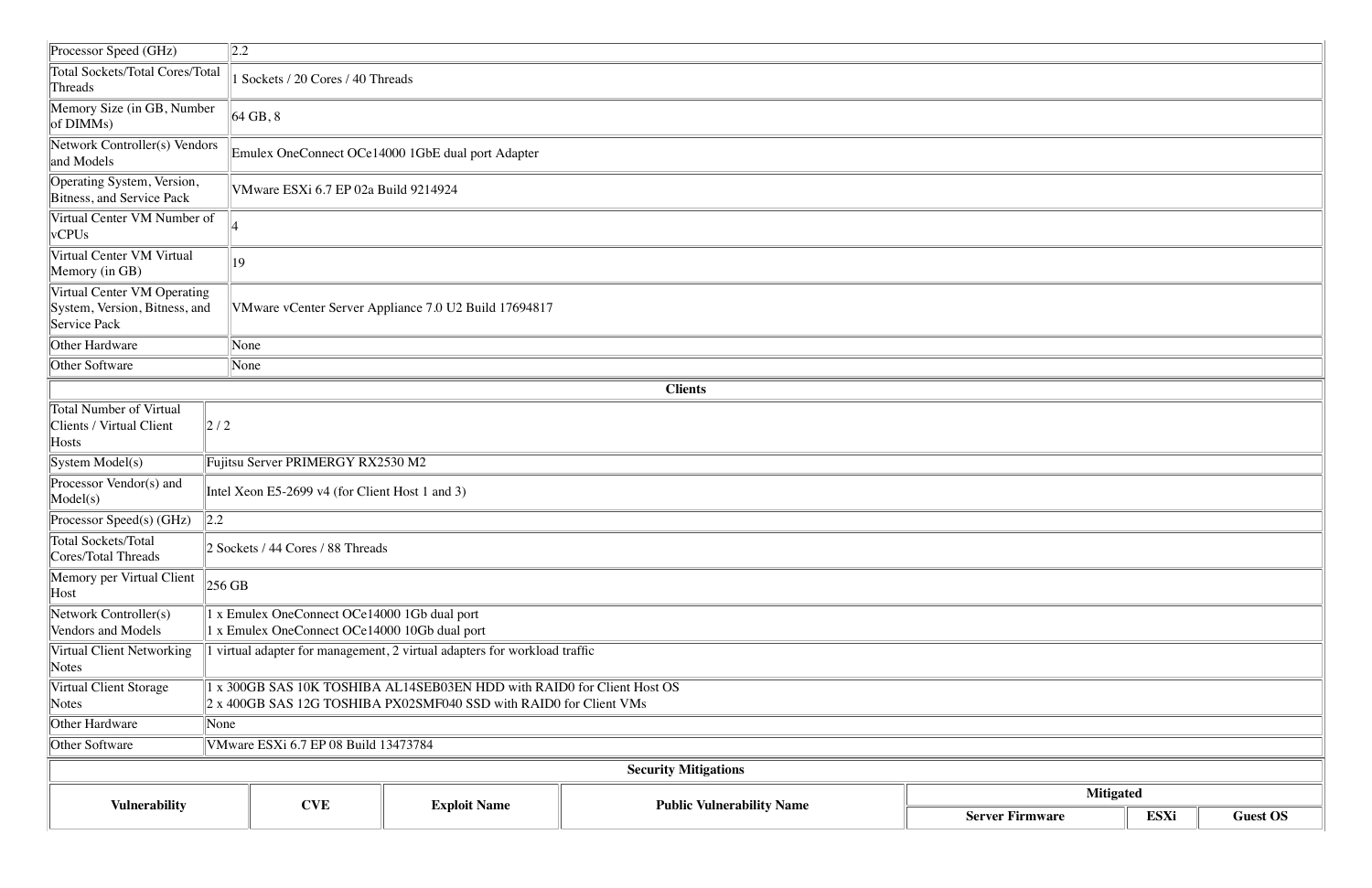| Spectre        | $\ 2017 - 5753\ $ | Variant 1  | Bounds Check Bypass            | 'N/A       | Yes | Yes                |
|----------------|-------------------|------------|--------------------------------|------------|-----|--------------------|
| Spectre        | $\ 2017 - 5715\ $ | Variant 2  | <b>Branch Target Injection</b> | <b>Yes</b> | Yes | <b>Yes</b>         |
| Meltdown       | $\ 2017 - 5754\ $ | Variant 3  | Rogue Data Cache Load          | N/A        | Yes | $\forall$ es       |
| $ Spectre-NG $ | 2018-3640         | Variant 3a | Rogue System Register Read     | Yes        | N/A | N/A                |
| $ Spectre-NG $ | 2018-3639         | Variant 4  | Speculative Store Bypass       | N/A        | Yes | $\forall$ Yes      |
| Foreshadow     | 2018-3615         | Variant 5  | L1 Terminal Fault - SGX        | N/A        | N/A | N/A                |
| Foreshadow-NG  | 2018-3620         | Variant 5  | L1 Terminal Fault - OS         | N/A        | N/A | Yes                |
| Foreshadow-NG  | 2018-3646         | Variant 5  | L1 Terminal Fault - VMM        | N/A        | Yes | $\mathbb{I}_{N/A}$ |

### **Notes for Workload**

Template deployed with disk type: Thick Lazy

#### **Virtualization Software Notes**

- Logical CPU configuration changed for multi-cpu VMs to 1 socket with multiple cores (except PrimeClient VM, default: single core per socket)
- CPU shares set to high for all DS3DB VMs, ElasticDB and ElasticLB VMs(default normal)
- MEM shares set to high for all DS3DB VMs (default normal)
- CPU shares set to low for all Standby VMs (default normal)
- vSphere DRS Migration Threshold set to Fully Automated level 2
- CD-ROM was removed from all VMs (default Enabled)

Changed in esx.conf:

- /adv/Cpu/CreditAgePeriod = 1000 (default 3000)
- $\bullet$  /adv/Cpu/HTWholeCoreThreshold = 0 (default 800)
- $\bullet$  /adv/DataMover/HardwareAcceleratedInit = 0 (default 1)
- $\bullet$  /adv/DataMover/HardwareAcceleratedMove = 0 (default 1)
- $\bullet$  /adv/Mem/CtlMaxPercent = 0 (default 65)
- $\bullet$  /adv/Mem/ShareScanGHz = 0 (default 4)
- $\bullet$  /adv/Disk/ReqCallThreshold = 1 (default 8)
- $\bullet$  /adv/Disk/IdleCredit = 64 (default 32)
- /adv/Power/CpuPolicy = High Performance (default balanced)
- $\bullet$  /adv/VMFS3/HardwareAcceleratedLocking = 0 (default 1)
- /vmkernel/hyperthreadingMitigation = TRUE (default FALSE)

#### **Server Notes**

Server BIOS settings:

- Turbo Boost Technology = Disabled (Intel Turbo Boost up to 5.1GHz, default: Enabled)
- $\bullet$  Hardware Prefetcher = Disabled (default Enabled)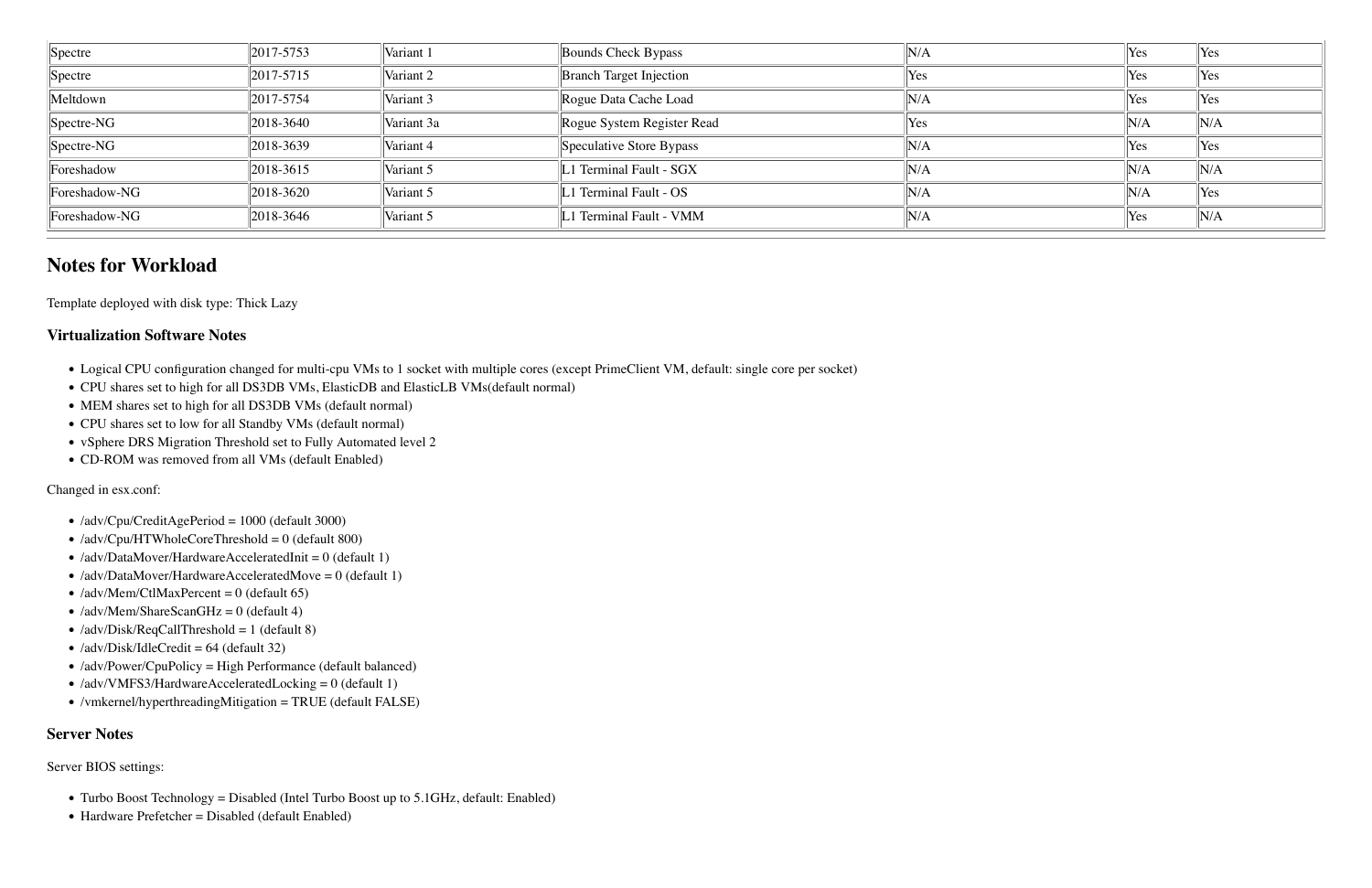#### **Networking Notes**

vSwitch Configuration:

- vSwitch0 for Service Console on vmnic0 at 1Gb/s
- vSwitch1 for all workloads on vmnic2 at 25Gb/s
- vSwitch2 for vMotion connection on vmnic3 at 25Gb/s

#### **Storage Notes**

Fujitsu Server (PRIMERGY RX2540 M4) configured as a Fibre Channel Target:

- Hardware details:
	- 2 x Intel Xeon Gold 6134M@3.2GHz processors
	- $\circ$  64 GB RAM (2 x 32GB 2Rx4 2666MHz DDR4 RDIMMs)
	- 2 x QLogic QLE2742 dual port 32Gb FC HBA used as FC target controller
	- o 2 x 480GB SATA SSD Micron MTFDDAK480TDC
	- $\circ$  1 x Intel P4600 4TB PCIe SSD
	- 2 x Intel P4800X 750GB PCIe SSD
- Software details:
	- Operating System: SUSE Linux Enterprise Server 12 SP3 4.4.162-94.72-default (64-bit)
	- $\circ$  Fibre Channel Target SW: LIO (part of SUSE Linux Enterprise Server 12 SP3)
- RAID configuration:
	- $\circ$  SATA-SSD 1, 2 (RAID1):
		- LUN 1 : Storage system OS (480GB, this LUN is not counted in the Storage section)
	- $\circ$  First PCIe-SSD (4TB):
		- LUN 1 : AuctionNoSQL, ElasticDB for tile 0 (300GB)
		- LUN 2 : AuctionDB, ElasticLB for tile 0 (300GB)
		- LUN 3 : AuctionWebA, AuctionWebB, AuctionAppA, AuctionAppB, AuctionLB, AuctionMSQ, ElasticWebA, ElasticWebB, ElasticAppA, ElasticAppB, Standby for tile 0 (300GB)
		- $\blacksquare$  LUN 4 : vmmark3.1.1-template-031420 (300GB)
		- **LUN 5 : XvMotion TargetLun (300GB)**
		- LUN 6 : SvMotion TargetLun (300GB)
	- Second PCIe-SSD (750GB):
		- LUN 1 : DS3DB, DS3WebA, DS3WebB, DS3WebC for tile 0 (600GB)
	- $\circ$  Third PCIe-SSD (750GB):
		- LUN 1 : Depoly Lun (600GB)

All LUNs were configured as block devices; no system memory was used for caching.

#### **Datacenter Management Server Notes**

- Virtual Center realized as a VM running on a dedicated Hypervisor system:
	- $\circ$  Number of vCPUs: 4 (Four vSocket)
	- $\circ$  Size of vRAM: 19GB
- The host operating system VMware ESXi 6.7.0 EP 02a Build 9214924 was installed using 'Fujitsu Custom Image for VMware ESXi 6.7.0 EP 02a' named VMware-ESXi-6.7.0-9214924-Fujitsu-v451-1.iso